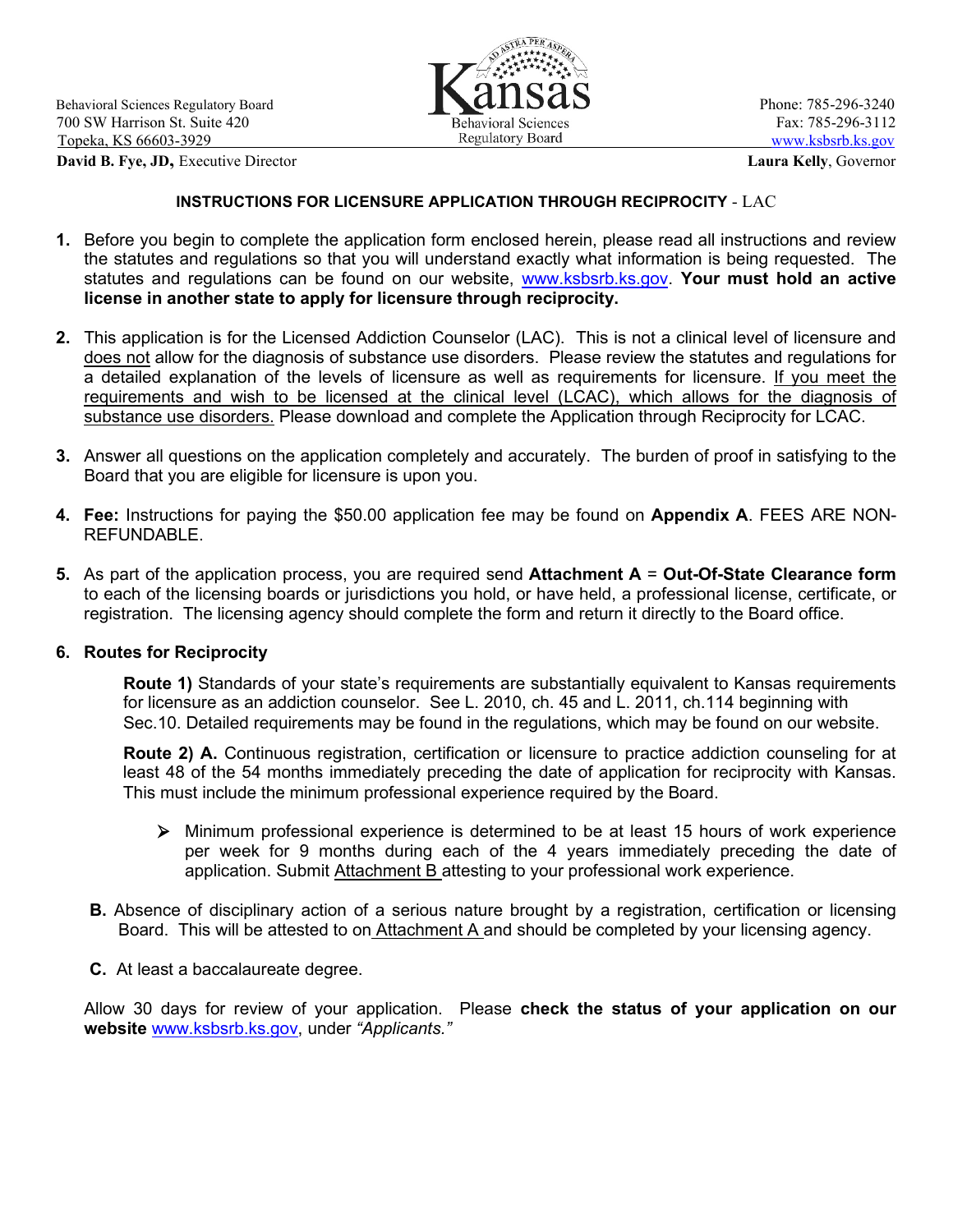## **Application Checklist**

## **When you submit your application to the Board office the following items should be included:**

- $\Box$  The completed application form;
- $\Box$  If you are applying using Route 2 Attachment B and if your degree is in a related field Attachment C;
- □ The application fee of \$50.00; See Appendix A

## **Please submit a complete application so that your application will not have to be returned.**

## **These additional items need to be sent directly to the Board office by the appropriate institutions:**

- $\Box$  Attachment A = Out-of-State Clearance form, submitted directly by any state or jurisdiction which you hold or have held a license, registration, or certification;
- □ Transcript, if your licensing board will not provide your education information.

Allow 30 days for review of your application. Please **check the status of your application on our website** [www.ksbsrb.ks.gov,](http://www.ksbsrb.ks.gov/) under *"Applicants."*

*The Board office will contact you by mail, email, or phone regarding the status of your application. Be sure the Board office has current contact information on file for you. It is the applicant's responsibility to notify the Board in writing of any name or address change that might occur during the application process*.

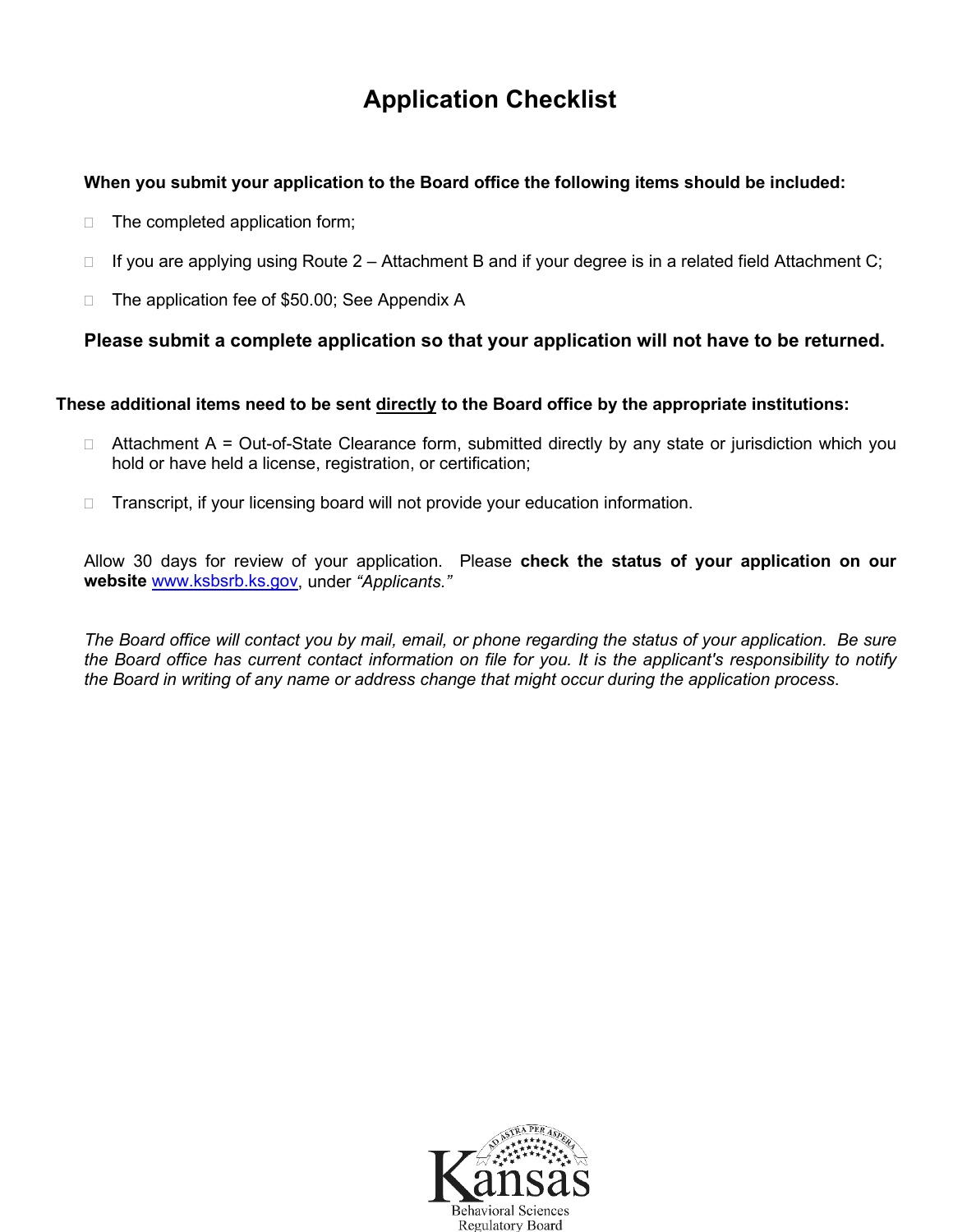**David B. Fye, JD,** Executive Director **Laura Kelly**, Governor

## **LICENSURE APPLICATION THROUGH RECIPROCITY (LAC)**

## **Application Fee: \$50.00 please see Appendix A**

This application is only for applicants who are licensed, registered, or certified in another state to practice addiction counseling and are applying under the reciprocity statute.

## **I. Identifying information: (Please type or print clearly in ink)**

| Legal Name: _ | Last                                                                                                                                                         | <b>First</b>                                                                                                                                                                                                                                                                                  | <b>Middle</b>      |                                                             |  |
|---------------|--------------------------------------------------------------------------------------------------------------------------------------------------------------|-----------------------------------------------------------------------------------------------------------------------------------------------------------------------------------------------------------------------------------------------------------------------------------------------|--------------------|-------------------------------------------------------------|--|
|               |                                                                                                                                                              |                                                                                                                                                                                                                                                                                               |                    |                                                             |  |
|               | Date of Birth: Social Security Number:                                                                                                                       | security number is required pursuant to 42 U.S.C.S. § 666(a)(13), K.S.A. 74-148 and K.S.A. 74-139, and may be used for<br>child support enforcement purposes or provided to the Kansas director of taxation upon request.)                                                                    | (Note: Your social |                                                             |  |
|               |                                                                                                                                                              |                                                                                                                                                                                                                                                                                               |                    |                                                             |  |
|               |                                                                                                                                                              |                                                                                                                                                                                                                                                                                               |                    |                                                             |  |
|               |                                                                                                                                                              |                                                                                                                                                                                                                                                                                               |                    |                                                             |  |
|               |                                                                                                                                                              |                                                                                                                                                                                                                                                                                               |                    |                                                             |  |
|               |                                                                                                                                                              |                                                                                                                                                                                                                                                                                               |                    |                                                             |  |
|               |                                                                                                                                                              |                                                                                                                                                                                                                                                                                               |                    |                                                             |  |
|               |                                                                                                                                                              |                                                                                                                                                                                                                                                                                               |                    |                                                             |  |
|               | C. Have you established residency in the State of Kansas?<br>D. If no, do you intend to establish residency in the State Kansas?<br>If "Yes" please explain: | (If yes, please provide a copy of your military ID, a copy of your DD-214, or other proof of military service.)<br>B. Are you a military spouse (the spouse of a military servicemember)?<br>(If yes, please provide a copy of your military ID, DD-214, or other proof of military service.) |                    | $Yes$ No<br>$Yes$ No<br>$Yes$ $No$ $\overline{\phantom{a}}$ |  |
| Ш.            | <b>Information on Previous Licensure:</b>                                                                                                                    |                                                                                                                                                                                                                                                                                               |                    |                                                             |  |
|               | jurisdiction?                                                                                                                                                | A. Do you currently hold a certificate, registration or license to practice in addiction counseling in another state or                                                                                                                                                                       | $Yes$ No $N$       |                                                             |  |
|               | If "yes", please answer the following questions:                                                                                                             |                                                                                                                                                                                                                                                                                               |                    |                                                             |  |
|               |                                                                                                                                                              |                                                                                                                                                                                                                                                                                               |                    |                                                             |  |
|               |                                                                                                                                                              |                                                                                                                                                                                                                                                                                               |                    |                                                             |  |
|               |                                                                                                                                                              |                                                                                                                                                                                                                                                                                               |                    |                                                             |  |
|               | use disorders?                                                                                                                                               | Does this credential allow you to practice independently, including the diagnosis and treatment of substance                                                                                                                                                                                  |                    | $Yes$ No $\_\_$                                             |  |
|               | 5.                                                                                                                                                           | Date Issued: __________________________________ Expiration Date: ___________________________________                                                                                                                                                                                          |                    |                                                             |  |
|               | 6. Was this continuous licensure?                                                                                                                            |                                                                                                                                                                                                                                                                                               |                    | $Yes$ No $\_\_$                                             |  |
|               |                                                                                                                                                              |                                                                                                                                                                                                                                                                                               |                    |                                                             |  |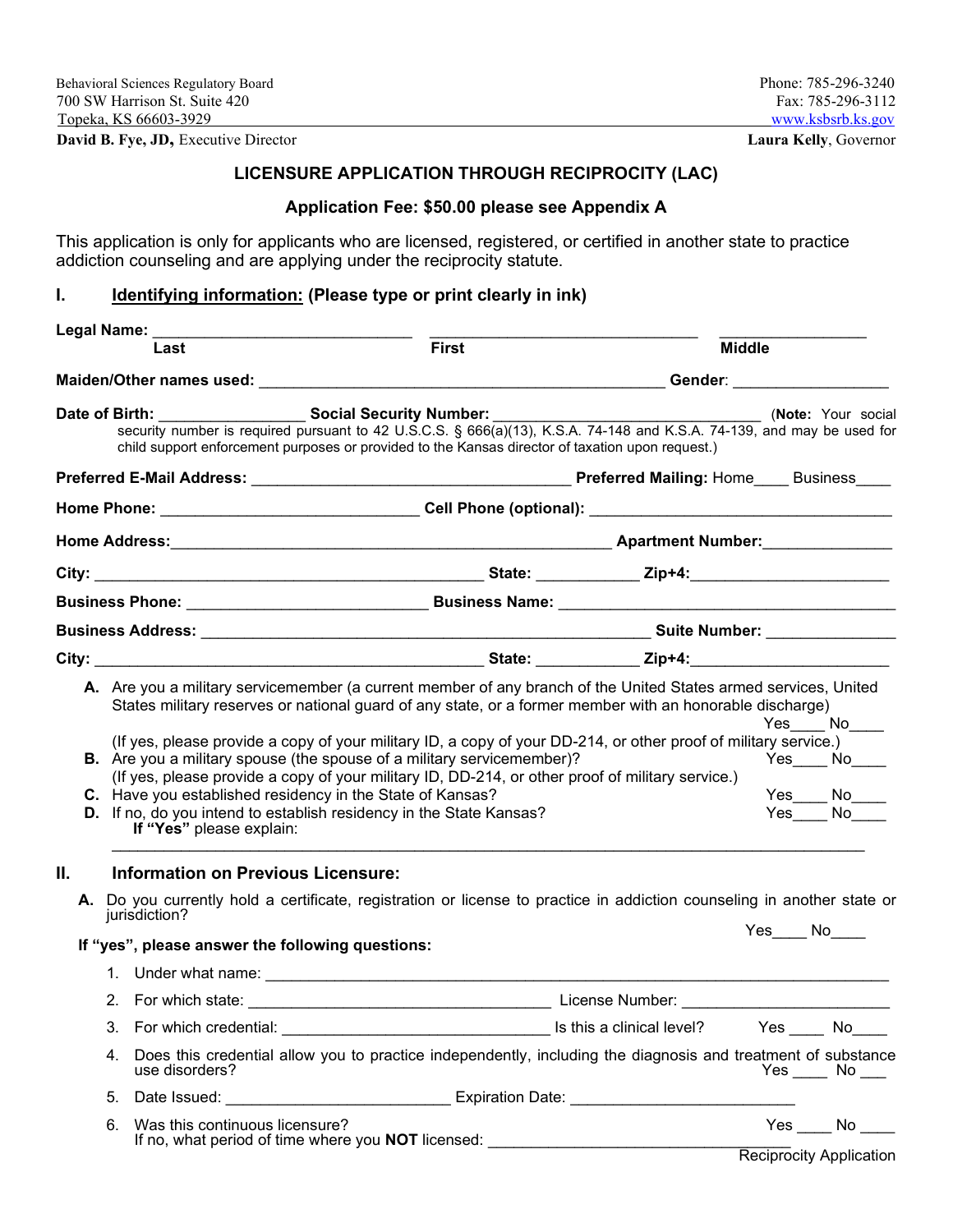| <b>B.</b> Have you ever filed any application for licensure or registration in Kansas?<br>If "yes", please answer the following questions: | Yes | No |
|--------------------------------------------------------------------------------------------------------------------------------------------|-----|----|
| Under what name:                                                                                                                           |     |    |

| ⌒  | $\overline{\phantom{0}}$<br>הור<br>M |  |
|----|--------------------------------------|--|
| -- | . .<br>. .                           |  |

**We must receive an Out-Of-State Clearance form from all states in which you hold or have held a license, registration, or certification. This is not limited to addiction counseling.** 

#### **III. Merit of the Public Trust:**

**A.** If you answer yes to question 1 and/or 2, regarding convictions, you are required to complete the Conviction Packet. Click on this link to download [Conviction Packet](https://ksbsrb.ks.gov/docs/default-source/forms/general/conviction-pkt-8-2019.pdf?sfvrsn=c1528d85_4) or you may find this packet on our website, [www.ksbsrb.ks.gov](http://www.ksbsrb.ks.gov/) under forms. See # 2 in the instructions.

1. Have you ever been convicted of a felony? The state of the state of the state of the No

2. Have you ever been convicted of a misdemeanor crime against a person? Yes No

**B.** If you answer "Yes" to any of the following questions, *you are required to submit as part of your application a signed, dated, type-written explanation that gives specific details including disposition of the matter.* *Your application will not be processed without this information.*

- 3. Have you ever had a complaint filed with a professional association or a certifying, licensing, or registering body against you for alleged unethical behavior or unprofessional conduct?
	-
- 4. Have you ever had disciplinary action taken against you for unethical behavior, unprofessional conduct or any other grounds?
- 5. Have you used any alcohol, narcotic, barbiturate or other drug affecting the central nervous system, or other drug which may cause physical or psychological dependence, either to which you were addicted or upon which you were dependent within the last 2 years? Yes\_\_\_\_ No\_\_\_
- 4. Have you been diagnosed or treated for any physical, emotional or mental illness or disease, including drug<br>addiction or alcohol dependency, which limited your ability to practice behavioral sciences with reasonable<br>ski
- 5. Have you been diagnosed or treated for any physical, emotional or mental illness or disease, including drug<br>addiction or alcohol dependency, which limited your ability to practice behavioral sciences with reasonable<br>ski
- 6. Have you used controlled substances which were obtained illegally, or which were not obtained pursuant to a valid prescription order or which were not taken following the direction of a licensed health care provider<br>within the past 2 years? within the past 2 years? Yes\_\_\_\_ No\_\_\_\_
- 7. Has any state, jurisdiction, providence, or professional organization denied your application for credentials or professional membership?
	-
- Yes\_\_\_\_ No\_\_\_\_ 8. Have you ever been sued for malpractice, or agreed to pay a settlement in a malpractice suit?

Yes No

9. Has any governmental agency ever substantiated allegations made against you for physical, mental or emotional abuse or neglect, sexual abuse, or exploitation of (1) a child, (2) a resident of an adult care home, medical care facility, psychiatric hospital, or state institution for the mentally retarded, or (3) an adult?

> Yes\_\_\_\_ No Reciprocity Application

Yes\_\_\_\_ No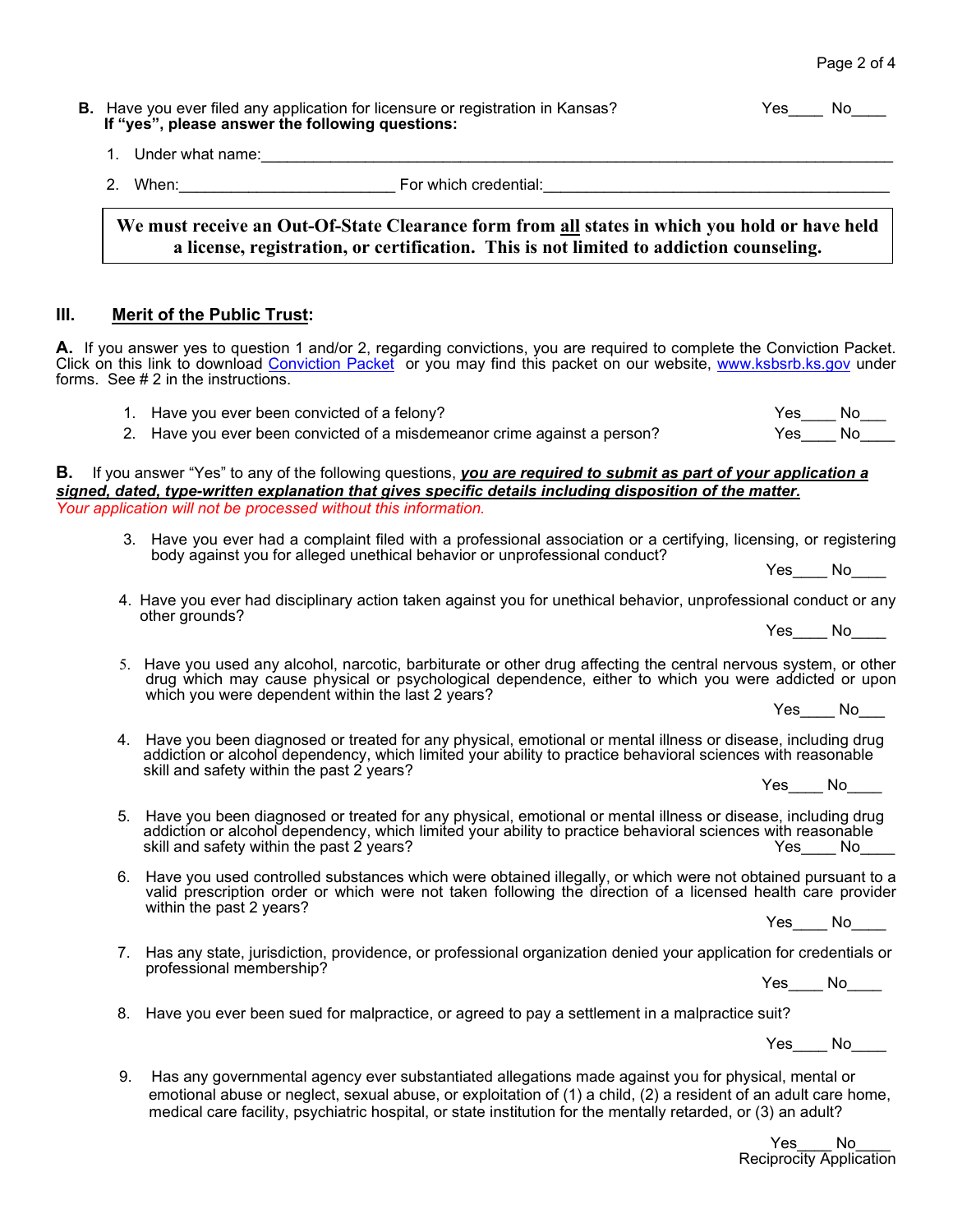#### **IV. Educational Qualifications:**

#### **A. Transcript(s):**

All transcripts must be sent directly from your college or university to the Board office. The Board cannot accept any transcripts received from the applicant.

**Route 1)** You are required to provide verification of your degree. This may be verified by the licensing agency in your state or jurisdiction on the Out-Of-State Clearance form. However, if the licensing agency will not provide this information you are required to have an official transcript(s) submitted to the Board office.

**Route 2)** If your degree is in addiction counseling you are required to provide verification of your degree This may be verified by the licensing agency in your state or jurisdiction on the Out-Of-State Clearance form. However, if the licensing agency will not provide this information you are required to have an official transcript(s) submitted to the Board office.

**B.** List all colleges or universities you have attended and at what level:

| <b>INSTITUTION</b> | <b>DATES OF</b><br><b>ATTENDANCE</b><br>From - To | <b>MAJOR/AREA OF</b><br><b>CONCENTRATION</b> | <b>DEGREE</b><br><b>RECEIVED</b> | <b>DATE DEGREE</b><br><b>CONFERRED</b> |
|--------------------|---------------------------------------------------|----------------------------------------------|----------------------------------|----------------------------------------|
|                    |                                                   |                                              |                                  |                                        |
|                    |                                                   |                                              |                                  |                                        |
|                    |                                                   |                                              |                                  |                                        |

**C.** Give other name(s) under which your coursework was taken or your degree was conferred, if different from the name you use now: \_\_\_\_\_\_\_\_\_\_\_\_\_\_\_\_\_\_\_\_\_\_\_\_\_\_\_\_\_\_\_\_\_\_\_\_\_\_\_\_\_\_\_\_\_\_\_\_\_\_\_\_\_\_\_\_\_\_\_\_\_\_\_\_\_\_\_\_\_\_\_\_\_\_\_\_\_\_\_\_\_\_\_\_\_\_\_\_\_

#### **VI. Examination:**

Did you complete the national Examination for your profession? Yes No **If you answered "yes" please answer the following:** 

- 1. Name of examination:  $\blacksquare$  Who Administers the examination:
- 2. What level of examination did you complete:
- 3. Through what state or jurisdiction: \_\_\_\_\_\_\_\_\_\_\_\_\_\_\_ Date exam was taken: \_\_\_\_\_\_\_\_\_\_\_\_\_\_\_\_\_\_\_
- 4. Did you pass in your jurisdiction? Yes No. Score Received:

ŗ **Be sure to** request verification of your passing score on Attachment A or scores may be sent to the Board office directly from the examination service. Some state boards will not verify exam scores.

#### **VIII. Applicant's Attestation:**

- **A.** I have reviewed the licensure eligibility requirements prior to submitting this application. Yes\_\_\_\_ No\_\_\_
- **B.** I have completed the application materials and procedures honestly and in good faith. Yes No
- **C.** I understand that the members and staff of BSRB are compelled by law to uphold, implement and enforce the licensure statutes and regulations as written.
- **D.** I understand that all state records pertaining to application and licensure may be used to conduct research or program evaluation, but any such research will not personally identify the applicants or licensees, either directly<br>Tes Mo Yes\_\_\_\_ No\_\_\_

Reciprocity Application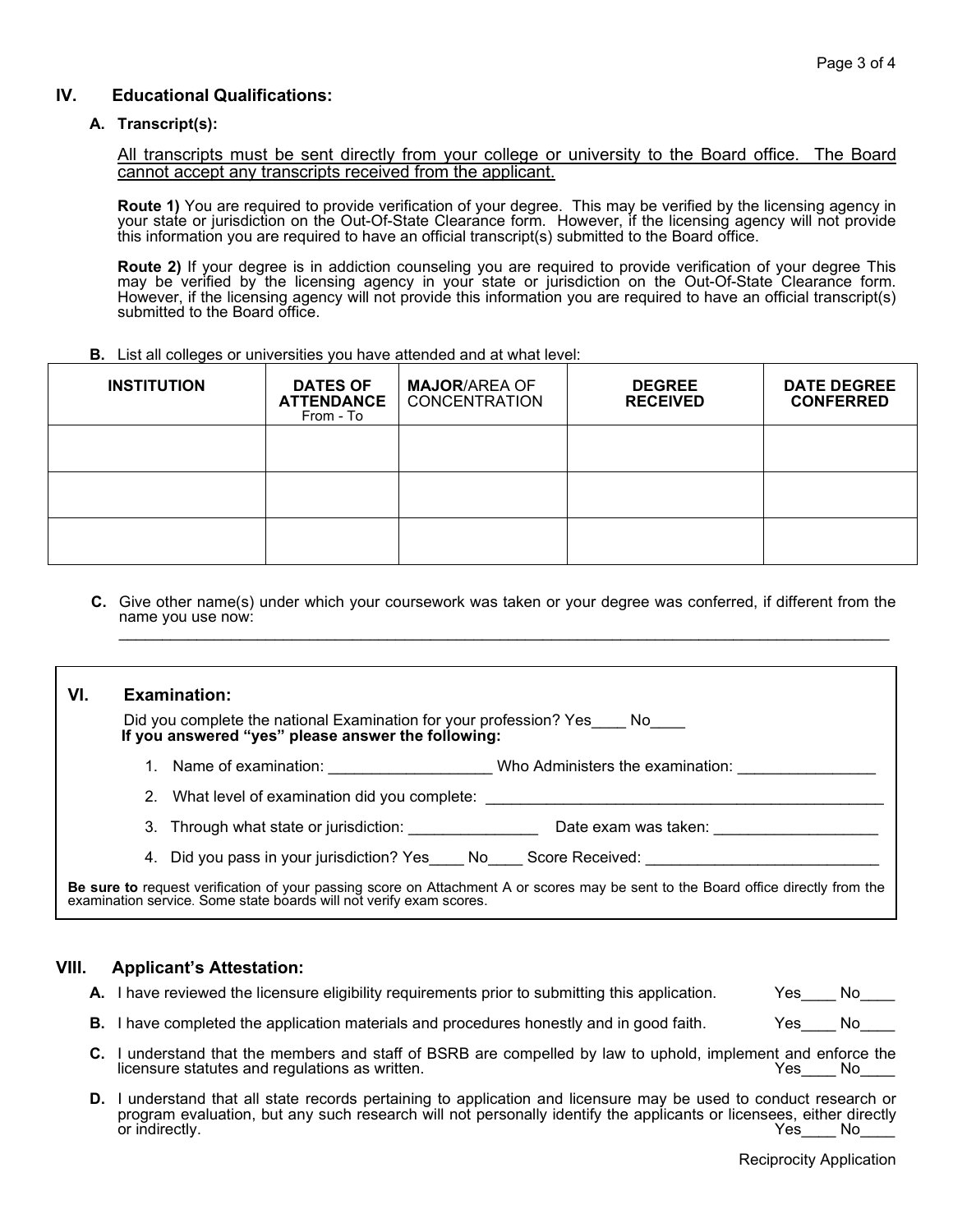| <b>E.</b> I understand that the Board has the statutory authority to refuse to grant licensure to, or may suspend, revoke, |      |     |
|----------------------------------------------------------------------------------------------------------------------------|------|-----|
| condition, limit, qualify, or restrict the license of any individual that has knowingly made a false statement on a        |      |     |
| BSRB form required for licensure or licensure renewal.                                                                     | Yes. | -No |

- **F.** I **have read** and am familiar with the appropriate statutes and regulations governing the practice of the professional license for which I am applying. Yes\_\_\_\_ No\_\_\_\_
- G. I understand that once the Board receives my application I am bound by, and will abide by, the<br>statutes and regulations governing the profession of the license for which I am applying Yes\_\_\_\_ No\_\_\_\_

Signature:\_\_\_\_\_\_\_\_\_\_\_\_\_\_\_\_\_\_\_\_\_\_\_\_\_\_\_\_\_\_\_\_\_\_\_\_\_\_\_\_\_\_\_\_\_Date:\_\_\_\_\_\_\_\_\_\_\_\_\_\_\_\_\_\_\_\_\_\_\_\_\_\_\_\_\_\_\_\_\_\_\_\_\_\_\_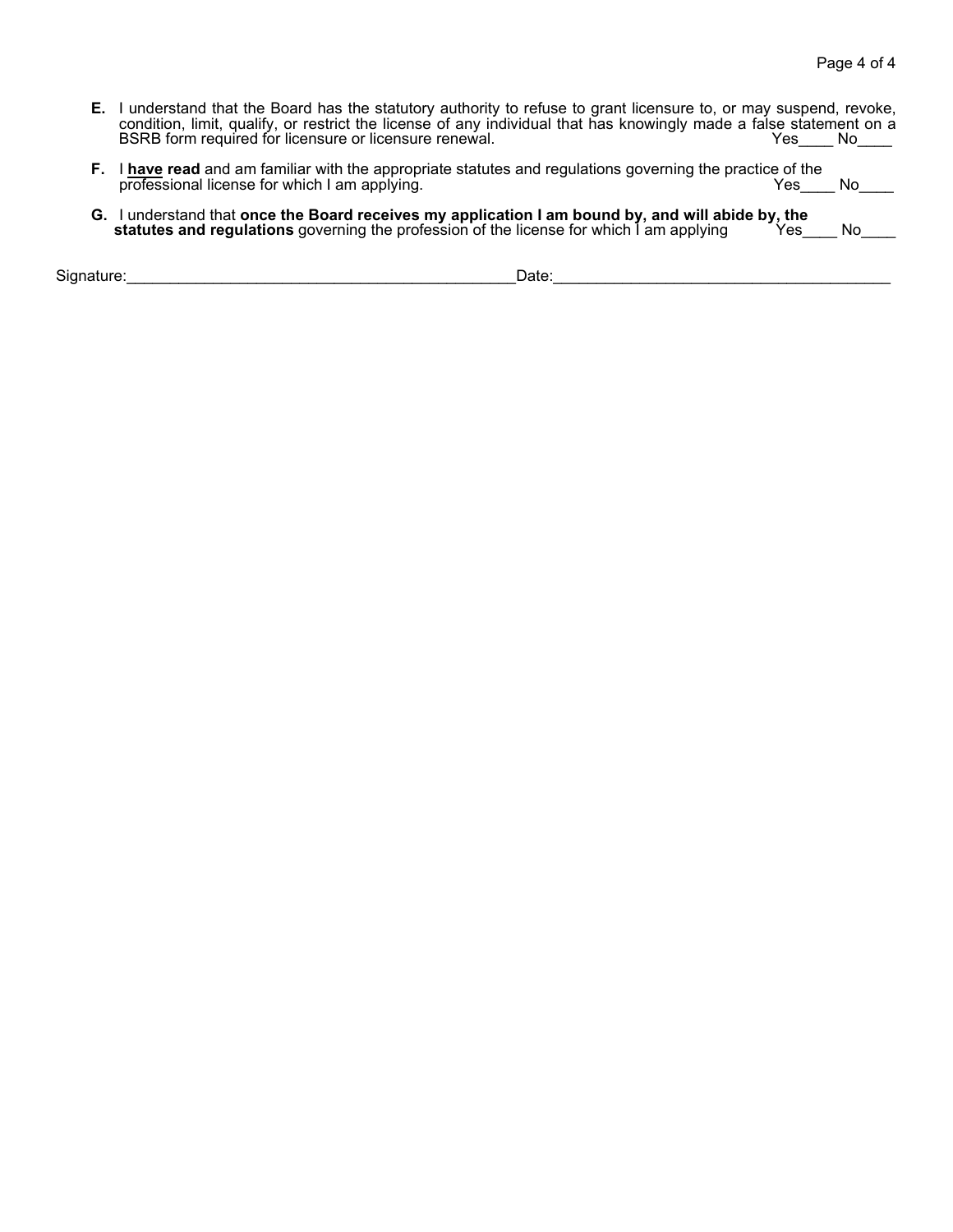

**Regulatory Board** 

### **APPLICATION FOR LICENSURE THROUGH RECIPROCITY**

## *Attachment A - Out-of-State Clearance Form*

#### **Instructions:**

<u>Section 1</u> is to be completed by the applicant and sent to the state or jurisdiction in which a license, registration, or certification is held or has been held. Additional copies of this form may be made and used as needed by the applicant. <u>Section 2</u> is to be completed by a representative of your licensing board and returned directly to the Behavioral Sciences Regulatory Board.

#### **I. SECTION 1: This section is to be completed by the applicant:**

|    | A. Name:                                                                                                                                                                                                                                                                                     |
|----|----------------------------------------------------------------------------------------------------------------------------------------------------------------------------------------------------------------------------------------------------------------------------------------------|
|    |                                                                                                                                                                                                                                                                                              |
|    |                                                                                                                                                                                                                                                                                              |
|    |                                                                                                                                                                                                                                                                                              |
|    |                                                                                                                                                                                                                                                                                              |
|    |                                                                                                                                                                                                                                                                                              |
|    |                                                                                                                                                                                                                                                                                              |
|    |                                                                                                                                                                                                                                                                                              |
| L. | Level of Licensure (Baccalaureate, Masters, Doctorate): [2010] [2010] [2010] [2010] [2010] [2010] [2010] [2010                                                                                                                                                                               |
| J. | Current licensing requirements to be submitted with out of state clearance form? Yes No<br>If you are applying for licensure through "substantially equivalent" licensing requirements, your current licensing<br>agency will need to provide current licensing requirements with this form. |
| П. | SECTION 2: This section is to be completed by the State Board. Upon completion, please<br>return this form to: BSRB, 700 S.W. Harrison St., Ste. 420, Topeka, KS 66603-3929.                                                                                                                 |
| А. | Type of Credential (please circle applicable designation): Licensure Registration Certification                                                                                                                                                                                              |
| В. |                                                                                                                                                                                                                                                                                              |
| C. | Lic/Reg/Cert Number:____________________________<br>Lic/Reg/Cert Title _____________________________                                                                                                                                                                                         |
| D. |                                                                                                                                                                                                                                                                                              |
| Е. | $Yes$ No ___<br>Did license ever lapse or expire prior to date of expiration listed in letter "D"?                                                                                                                                                                                           |
|    |                                                                                                                                                                                                                                                                                              |
| F. |                                                                                                                                                                                                                                                                                              |
| G. | Does this license allow independent practice including the diagnosis and treatment of substance use<br>disorders?<br>$Yes$ No $\_\_$                                                                                                                                                         |
| Η. | Is Lic/Reg/Cert in Good Standing? Yes___No____ If "no", please state reason(s):                                                                                                                                                                                                              |
|    |                                                                                                                                                                                                                                                                                              |

**\_\_\_\_\_\_\_\_\_\_\_\_\_\_\_\_\_\_\_\_\_\_\_\_\_\_\_\_\_\_\_\_\_\_\_\_\_\_\_\_\_\_\_\_\_\_\_\_\_\_\_\_\_\_\_\_\_\_\_\_\_\_\_\_\_\_\_\_\_\_\_\_\_\_\_\_\_\_\_\_\_\_\_\_\_\_\_\_\_**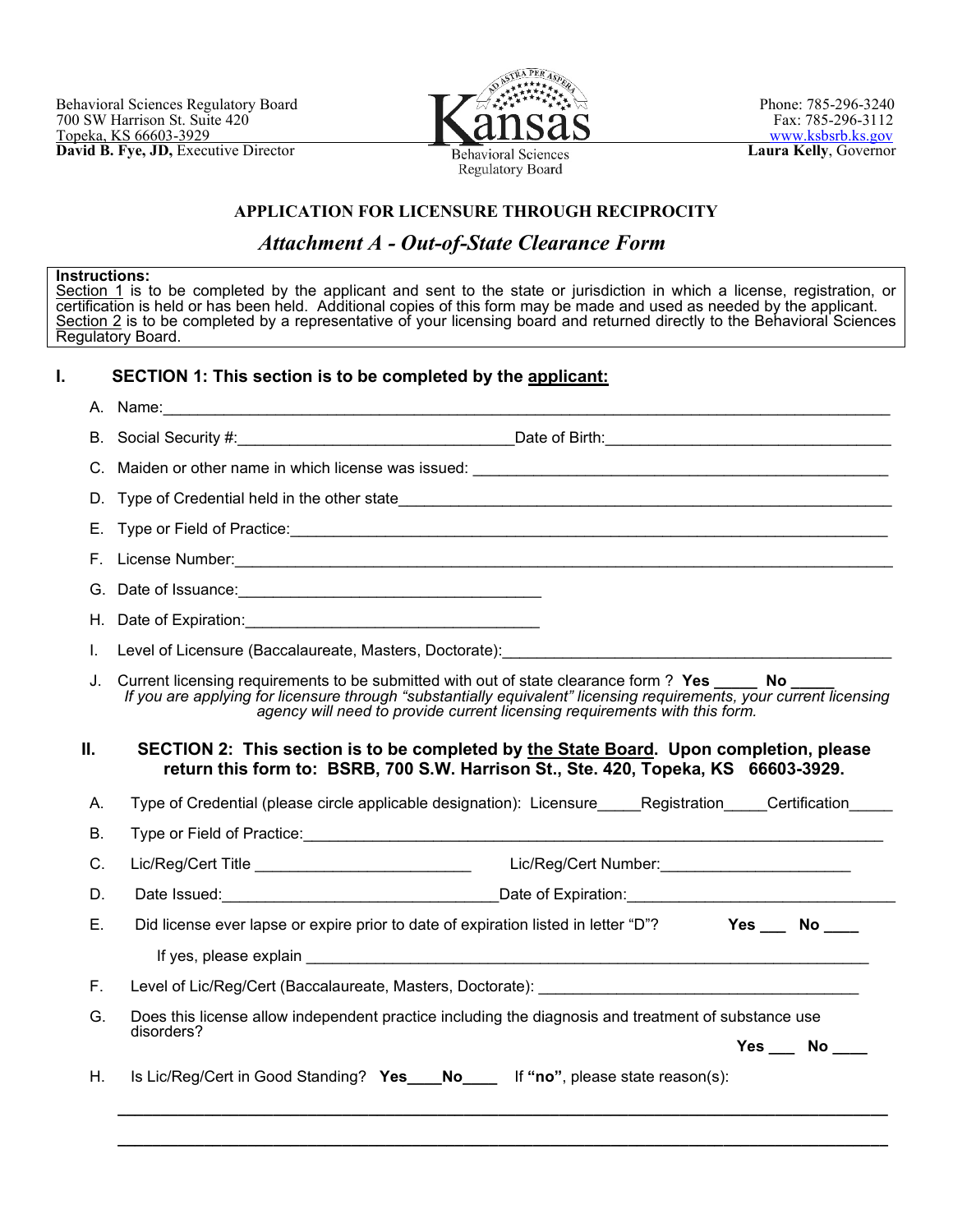|    | Has the Lic/Reg/Cert ever been suspended or revoked? Yes___ No___ If "yes", please state reason(s):              |  |  |                    |  |  |  |
|----|------------------------------------------------------------------------------------------------------------------|--|--|--------------------|--|--|--|
| J. | Has the Lic/Reg/Cert ever been surrendered voluntarily in lieu of an investigation?<br>If "yes", please explain: |  |  | $Yes$ No $\_\_$    |  |  |  |
| K. | Degree Information:                                                                                              |  |  |                    |  |  |  |
|    | University or College where degree was granted _________________________________                                 |  |  |                    |  |  |  |
|    |                                                                                                                  |  |  |                    |  |  |  |
|    |                                                                                                                  |  |  |                    |  |  |  |
|    | <b>Examination Information:</b>                                                                                  |  |  |                    |  |  |  |
|    |                                                                                                                  |  |  |                    |  |  |  |
|    |                                                                                                                  |  |  |                    |  |  |  |
|    | What level of examination did the licensee complete ____________________________                                 |  |  |                    |  |  |  |
|    | Through what state or jurisdiction ________________Date exam was taken _____________________________             |  |  |                    |  |  |  |
|    |                                                                                                                  |  |  |                    |  |  |  |
| N. | <b>Additional Comments:</b>                                                                                      |  |  |                    |  |  |  |
|    |                                                                                                                  |  |  | Date: <u>Date:</u> |  |  |  |
|    |                                                                                                                  |  |  |                    |  |  |  |
|    |                                                                                                                  |  |  |                    |  |  |  |
|    |                                                                                                                  |  |  |                    |  |  |  |
|    |                                                                                                                  |  |  |                    |  |  |  |
|    |                                                                                                                  |  |  |                    |  |  |  |
|    |                                                                                                                  |  |  |                    |  |  |  |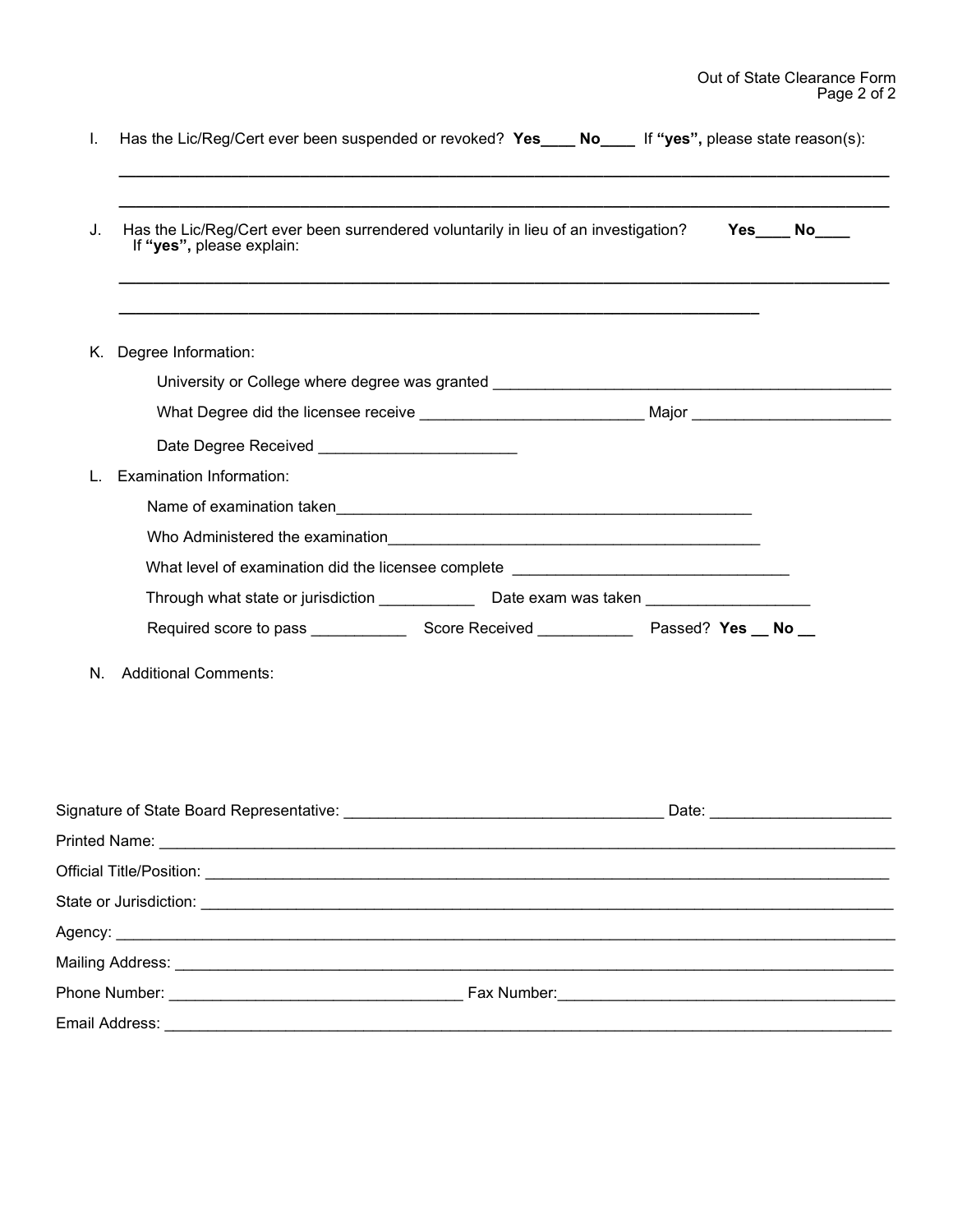

## **APPLICATION FOR LICENSURE THROUGH RECIPROCITY Attachment B - ATTESTATION OF PROFESSIONAL PRACTICE IN ADDICTION COUNSELING**

## **I. Please complete the following information:**

| L<br>attest that I have engaged the professional practice of<br>addiction counseling an average of at least 15 hours per week for 9 months during each of the 5 years<br>immediately preceding the date of this application for licensure through reciprocity. |                   |          |                                 |  |  |  |
|----------------------------------------------------------------------------------------------------------------------------------------------------------------------------------------------------------------------------------------------------------------|-------------------|----------|---------------------------------|--|--|--|
| Please provide the requested information for each work site you where you have practiced during the five<br>years immediately preceding the date of this application. Attach an additional sheet if necessary.                                                 |                   |          |                                 |  |  |  |
|                                                                                                                                                                                                                                                                |                   |          |                                 |  |  |  |
|                                                                                                                                                                                                                                                                |                   |          |                                 |  |  |  |
|                                                                                                                                                                                                                                                                |                   |          |                                 |  |  |  |
|                                                                                                                                                                                                                                                                | <b>Start Date</b> | End Date | Number of hours worked per week |  |  |  |
|                                                                                                                                                                                                                                                                |                   |          |                                 |  |  |  |
|                                                                                                                                                                                                                                                                |                   |          |                                 |  |  |  |
|                                                                                                                                                                                                                                                                |                   |          |                                 |  |  |  |
|                                                                                                                                                                                                                                                                |                   |          |                                 |  |  |  |
| Dates and Hours Worked at This Site: Start Date                                                                                                                                                                                                                |                   | End Date | Number of hours worked per week |  |  |  |
|                                                                                                                                                                                                                                                                |                   |          |                                 |  |  |  |
|                                                                                                                                                                                                                                                                |                   |          |                                 |  |  |  |
| City:                                                                                                                                                                                                                                                          |                   |          | Zip:                            |  |  |  |
| Dates and Hours Worked at This Site:                                                                                                                                                                                                                           | <b>Start Date</b> | End Date | Number of hours worked per week |  |  |  |
| II. Signature                                                                                                                                                                                                                                                  |                   |          |                                 |  |  |  |
|                                                                                                                                                                                                                                                                |                   |          |                                 |  |  |  |
| Printed Name:                                                                                                                                                                                                                                                  |                   |          |                                 |  |  |  |